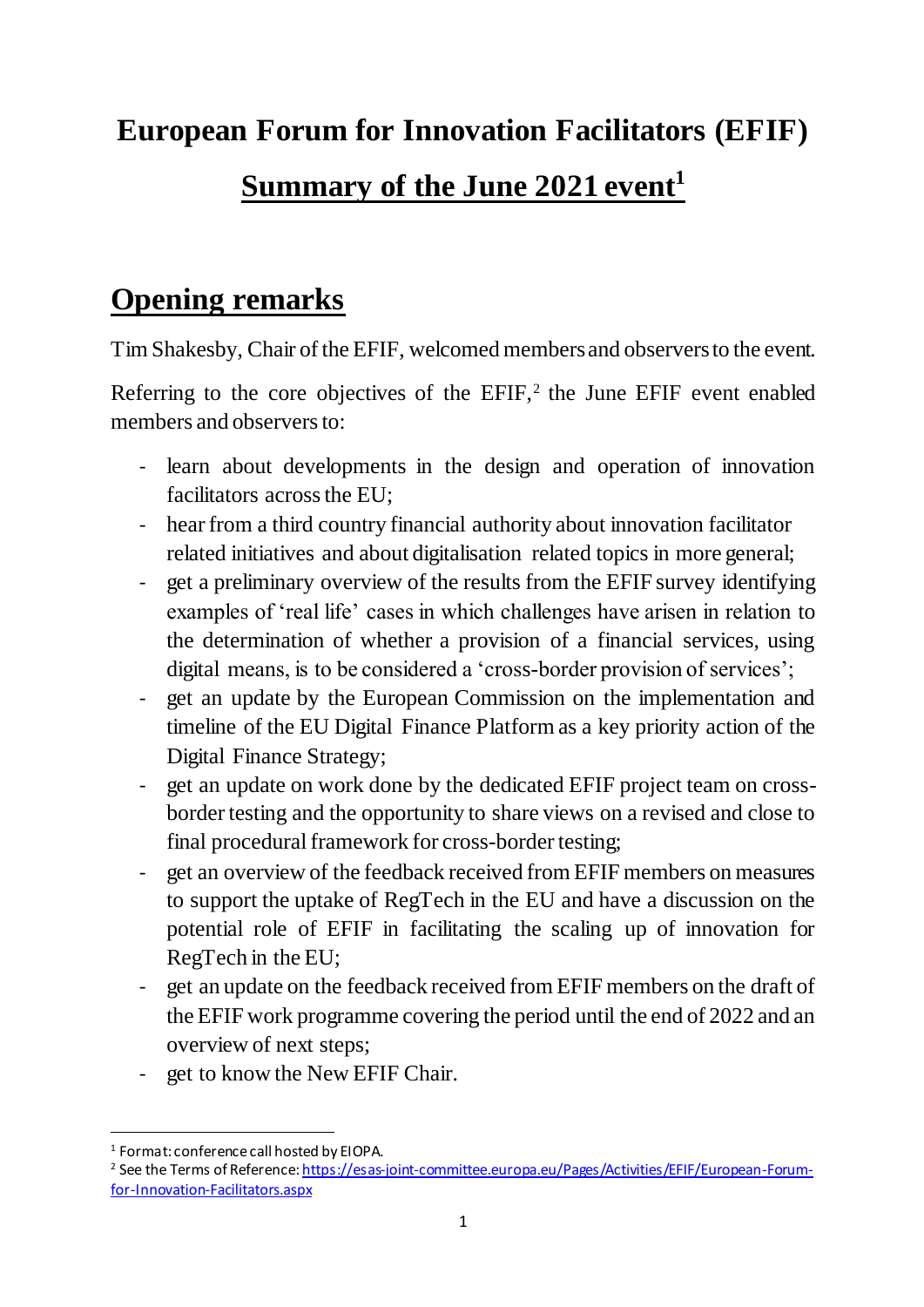## **Innovation facilitators: Developments**

Members provided an update on:

- the latest developments in operation of their innovation hubs and regulatory sandboxes since the April 2021 event; and
- progress in the establishment of innovation hubs and regulatory sandboxes in cases where such initiatives are ongoing (e.g. public consultations, progress of legislative measures etc.).

The majority of members did not report significant changes and updates in the functioning of their innovation facilitators, while some members updated on the following developments:

- one member reported the launch of their regulatory sandbox in June, which included an online event;
- another member reported about the preparation for the establishment of a regulatory sandbox for which legislative changes are not required;
- another member announced their plan to set up a funded GovTech sandbox programme in 2021;
- one member reported that the annual report about the activities in their innovation hub in 2020 was published in May;
- one member reported that the assessment of regulatory sandbox projects was completed in May and that 18 project have been accepted for testing in their regulatory sandbox;
- another member noted the publication of supervisory principles for the use of algorithms in decision-making processes by financial institutions, which are intended to promote the responsible use of big data and artificial intelligence and facilitate control of the associated risks;
- one member reported that they are currently conducting surveys on the digital revolution as well as on digital banks;
- one member noted that they plan to host a Tech Sprint on the explainability of credit risk predictive models based on machine learning at the beginning of July;
- one member announced the launch of a working group, which will assess and address obstacles encountered by innovative firms in the authorisation process;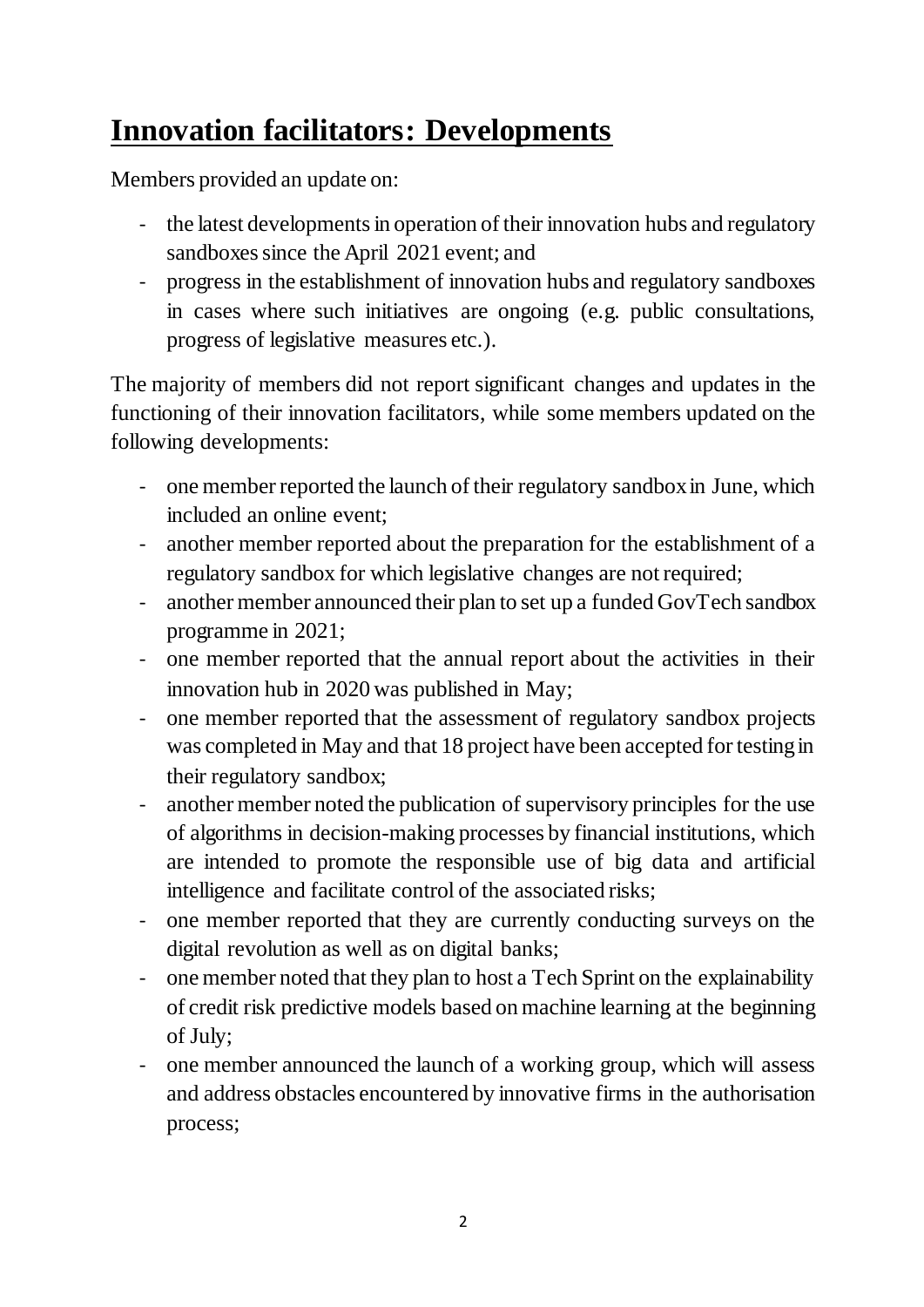- another member reported that they have carried out a mapping exercise among national professional associations to better understand where rules may inhibit the adoption of new technologies;
- another member reported that they will test an ESG reporting tool for firms in an international sandbox context;
- one member reported that they hosted a sustainability event in June, which included multiple panel discussions and presentations about this topic.

# **Perspectives from a third-country authority: The UK FCA's Scalebox and the Digital Sandbox pilot**

EFIF members exchanged views with the UK FCA about the FCA's plan to create a Scalebox to support growing FinTechs and to develop a second iteration of the Digital Sandbox focussing on green finance and ESG use cases.

In line with a respective recommendation in the Kalifa Review<sup>3</sup>, the FCA set out steps it will be taking to deliver for a Scalebox. In particular, it is planned to make the Scalebox always open to firms and to clarify the scope of qualifying propositions to ensure as many firms as possible are able to access support.

The second iteration of the FCA's Digital Sandbox will be launched in conjunction with the City of London Corporation. It invites applications to test proof of concepts focussing on green finance and ESG use cases.

Presentations:

- Maha El Dimachki, Head of Department, Innovation Division, UK FCA
- John Yeo, Manager RegTech, Innovation Division, UK FCA.

# **Provision of services cross-border: The digital dimension**

At the April EFIF event members agreed that a short and targeted survey should be carried out to identify issues relating to the classification of services offered by

<sup>1</sup> <sup>3</sup> <https://www.gov.uk/government/publications/the-kalifa-review-of-uk-fintech>.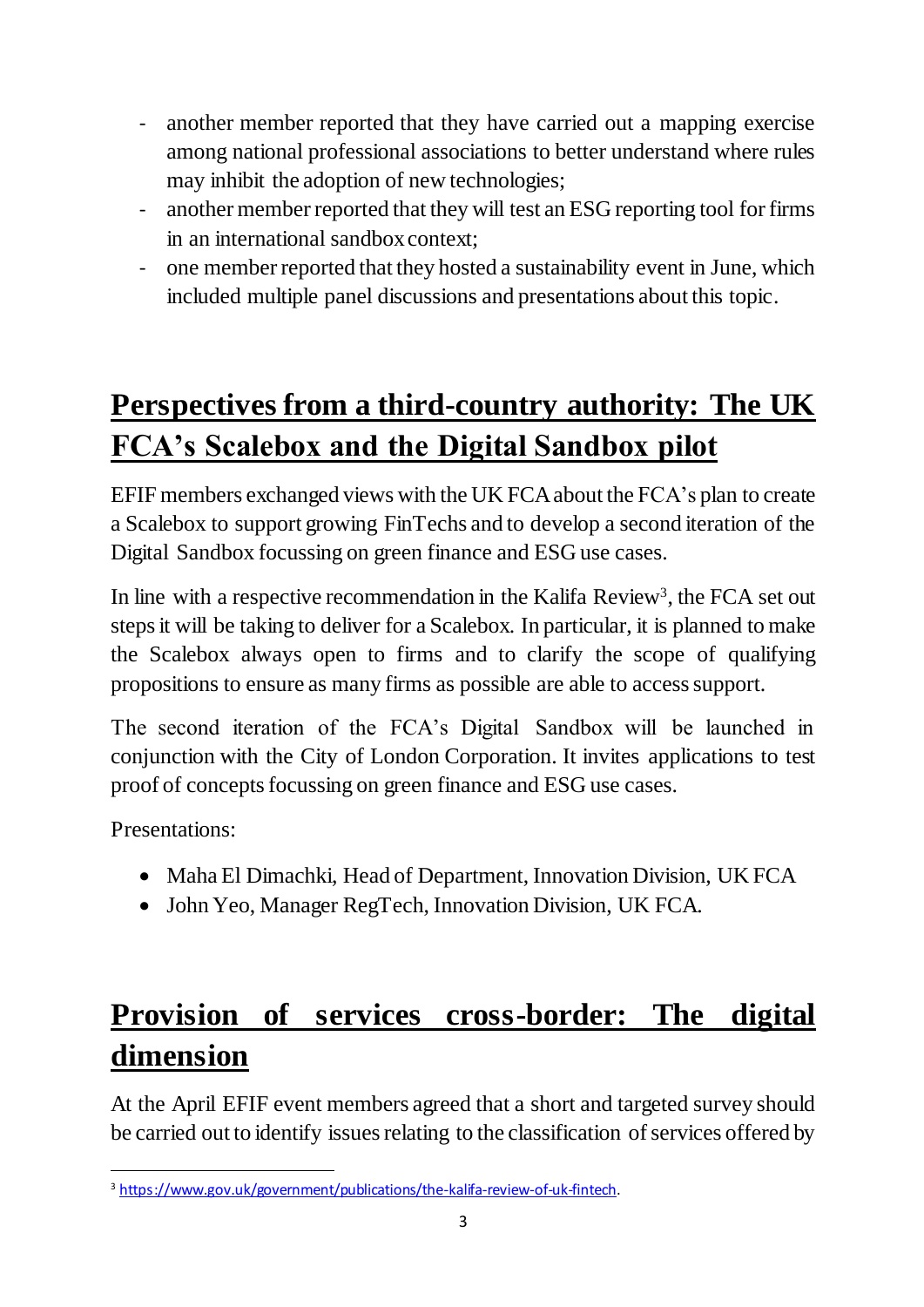digital means as a 'cross border provision of services' in view of the ESAs' past work and sense of increasing relevance of the issues in view of the digital acceleration.

22 competent authorities representing 14 EU and EEA States responded to the survey, which was launched on 20 May.

The preliminary results show that 50% of respondent competent authorities reported cases in which a digital means has been used to facilitate the provision of financial services in their jurisdictions and challenges have arisen in determining whether there was a 'cross border provision of services'.

All respondent competent authorities think that challenges in determining whether an activity constitutes a cross border provision of services will increase in relevance as digital means are used increasingly to facilitate the provision of services cross border.

Concerning the European Commission interpretative communications<sup>4</sup>, the overwhelming majority of respondent competent authorities believe that these communications require an urgent update. In addition, a significant number also indicated that the communications should be expanded to other financial or nonfinancial) services.

Among several other points, a significant number of competent authorities reported challenges (as hosts) in carrying out conduct supervision relating to services carried out cross border in their jurisdictions. In particular, competent authorities noted a lack of ex ante visibility over service provision<sup>5</sup>, a lack of visibility over the business model and limits on the powers available to host competent authorities.

1

<sup>4</sup> Including on the freedom to provide services and the interests of the general good in the Second Banking Directive (97/C/209/04) and on the freedom to provide services and the general good in the insurance sector (2000/C/43/03).

<sup>&</sup>lt;sup>5</sup> This includes in particular no or ineffective notifications to home authority/ineffective onward transmission to host infrequent (e g annual) information exchange focus on prudential rather than conduct of business/ consumer protection information resulting challenges in identifying local issues at a sufficiently early stage to mitigate risks of detriment).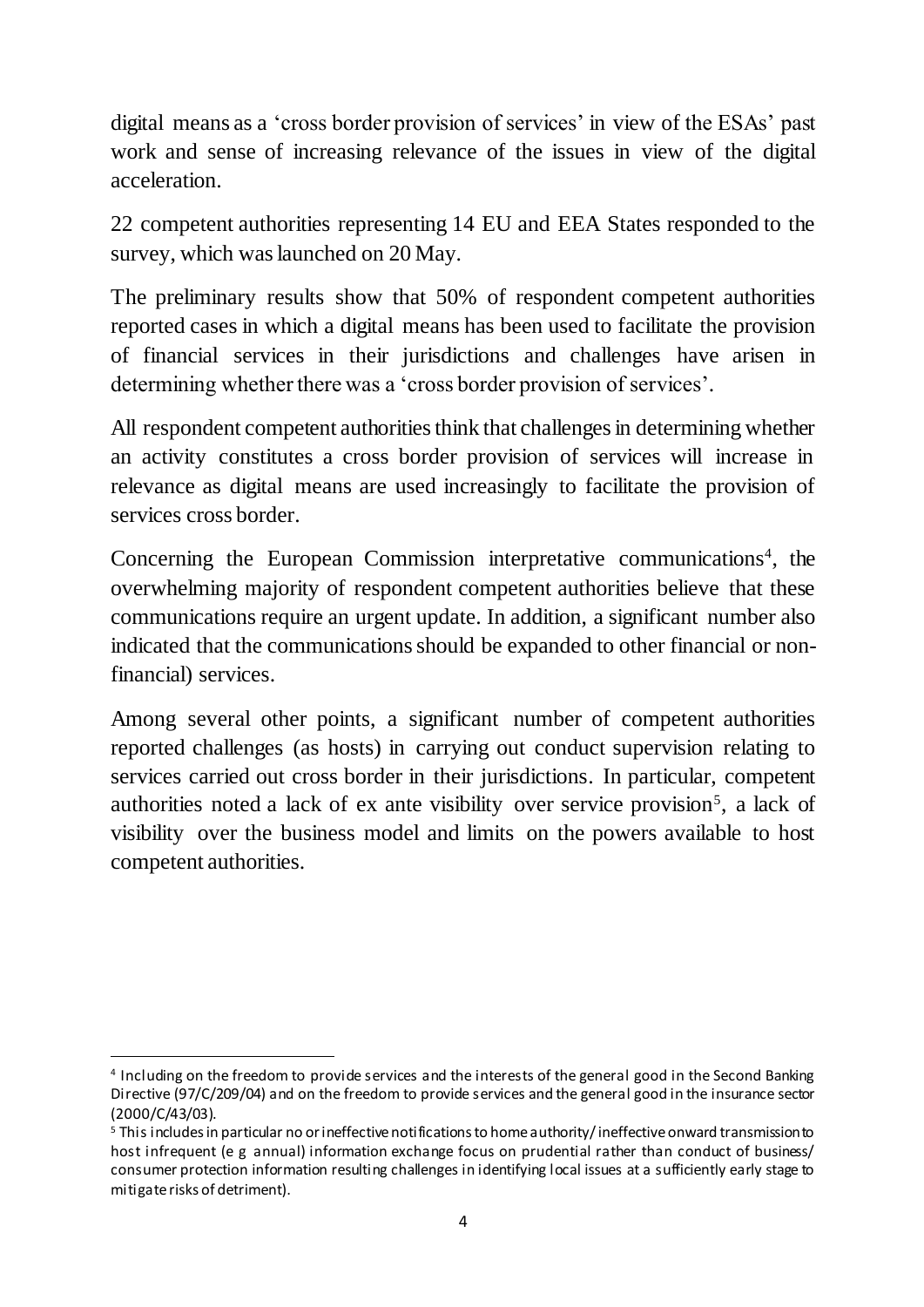EFIF members will receive the complete findings in summer, which will also be transmitted to the European Commission and referred to in the context of the ESA response to the EC's Call for Advice on Digital Finance<sup>6</sup>.

There will be an update later in the year on whether any additional actions regarding the provision of services cross-border will be proposed.

## **EU Digital Finance Platform: Update on Developments**

European Commission staff provided members with an update on the implementation and the timeline of the EU Digital Finance Platform as a key priority action of the Digital Finance Strategy.

The objective of the Platform is to connect digital finance stakeholders and public authorities across the EU on a continuous basis, helping to foster innovation and growth in the financial sector for the benefit of consumers and businesses. The idea was developed in light of the experience and success of the Digital Finance Outreach carried out by the Commission's Directorate for Financial Stability, Financial Services and Capital Markets Union in spring 2020.

Preparations for the launch of the Platform are in full swing. The functionalities of the Platform are being defined, taking into account the experiences and input of stakeholders such as the EFIF, the ESAs and industry organisations. To move quickly, the European Commission has decided to set the Platform up in two stages: in a first step, a slightly lighter version of the Platform is set to be launched by early December 2021. In a second step, a more complex version is set to be launched in early 2022.

To ensure that the Platform effectively meets the needs of its core users, and offers them services as bespoke and useful as possible, the European Commission asked members for detailed feedback on some of the functionalities.

-

<sup>6</sup> EC Call for Advice on Digital Finance:

[https://ec.europa.eu/info/sites/default/files/business\\_economy\\_euro/banking\\_and\\_finance/documents/2102](https://ec.europa.eu/info/sites/default/files/business_economy_euro/banking_and_finance/documents/210202-call-advice-esas-digital-finance_en.pdf) [02-call-advice-esas-digital-finance\\_en.pdf](https://ec.europa.eu/info/sites/default/files/business_economy_euro/banking_and_finance/documents/210202-call-advice-esas-digital-finance_en.pdf)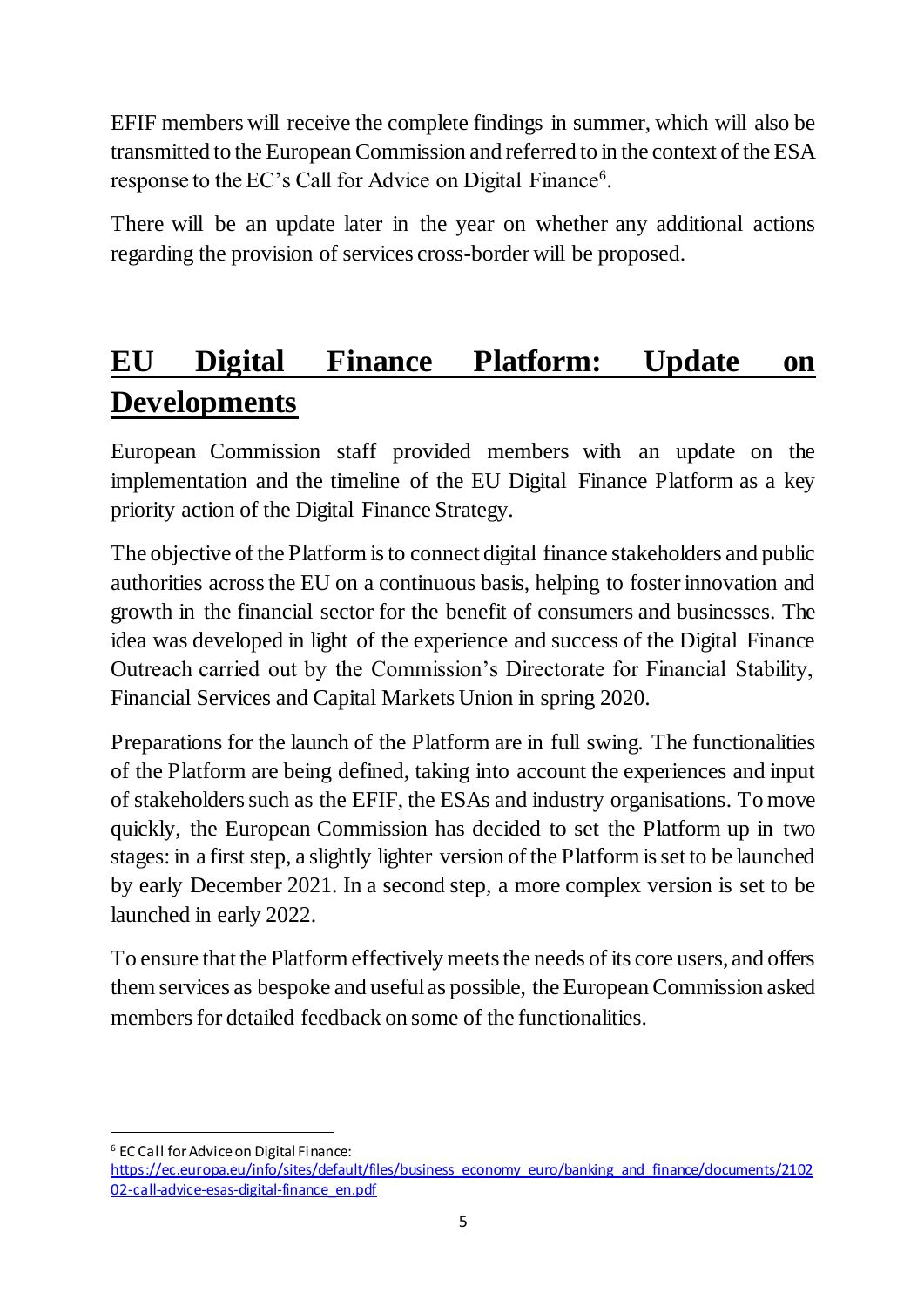Members were invited to provide the European Commission with their views about the Platform in written format by 8 July.

## **Procedural framework for cross-border testing: Exchange of views**

The dedicated EFIF project team for cross-border testing<sup>7</sup> provided members with a third draft of a procedural framework for cross-border testing in the EU in advance of the event.

The draft framework sets out the rules of procedure that follow after (a) firm(s) has/have indicated interest in involving multiple NCAs from two or more EU Member States in its/their testing activities. The addressees of the framework are all NCAs in the EU, which have indicated interest to participate. The objective of the framework is to facilitate the scaling up of innovative products and solutions across the EU.

EFIF members were invited to share views about the draft with a particular focus on the implemented key changes, on the criteria for firms to be eligible to submit a request for the involvement of multiple NCAs in regulatory sandbox testing as well as on visibility of the framework towards the industry.

Members were invited to send additional views about the framework in written format to the EFIF Secretariat by 16 July.

Taking into account the feedback from members, it is planned to submit the framework to the Joint Committee meeting in autumn. The document will then go for approval to the Board of Supervisors of the three ESAs.

#### **Update on the RegTech work**

-

EBA staff provided members with an update on the EBA RegTech Report<sup>8</sup> and an overview of the feedback received from members on measures to support the

 $7$  The team was launched in November 2020 and includes a number of EFIF Members.

<sup>8</sup> EBA RegTech Report[: https://www.eba.europa.eu/eba-assesses-benefits-challenges-and-risks-regtech-use-eu](https://www.eba.europa.eu/eba-assesses-benefits-challenges-and-risks-regtech-use-eu-and-puts-forward-steps-be-taken-support)[and-puts-forward-steps-be-taken-support](https://www.eba.europa.eu/eba-assesses-benefits-challenges-and-risks-regtech-use-eu-and-puts-forward-steps-be-taken-support).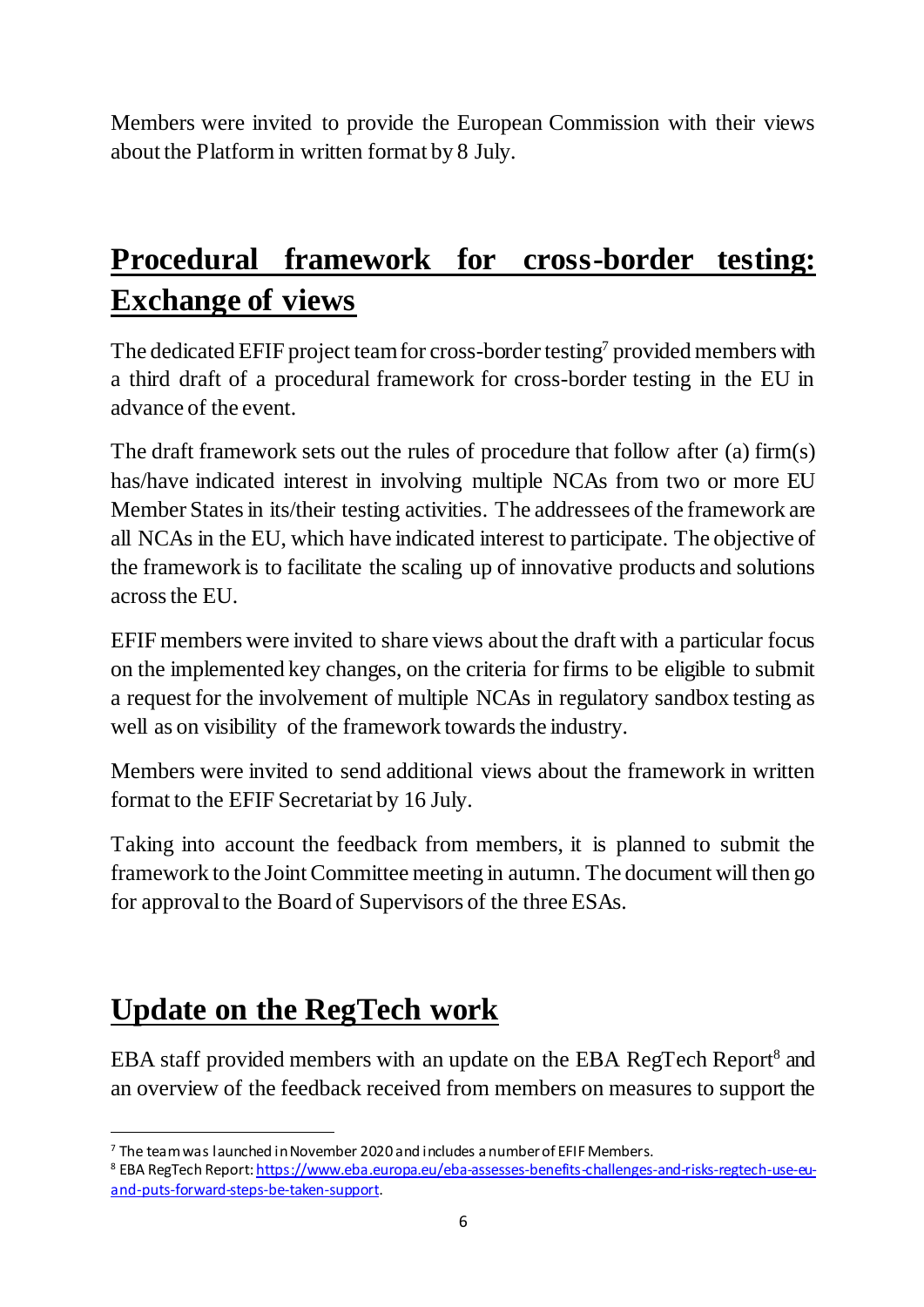uptake of RegTech in the EU followed by a short discussion on the ESAs' proposed next steps for the EFIF to facilitate the scaling up of innovation for RegTech in the EU.

The EBA Report on RegTech is an analysis of the current RegTech landscape in the EU with a special focus on AML/CFT, fraud prevention, regulatory reporting, creditworthiness assessment and ICT security segments. The Report assesses the overall benefits and challenges faced by financial institutions and RegTech providers in the use of RegTech. It also identifies potential risks arising from institutions using RegTech solutions that supervisors will need to address and proposes actions designed to enhance knowledge and skills in competent authorities. These actions also aim to ensure technological neutrality in regulatory and supervisory approaches to RegTech, whilst addressing any inadvertent obstacles within the Single Market to facilitate the adoption of innovation, including RegTech, across the EU.

Referring to the feedback received from members and to the EFIF work programme, the ESAs proposed the way forward regarding RegTech. In this context it was proposed to use the next EFIF meeting to identify potential areas of focus and to start thinking about potential industry representatives to be invited to present use cases. In addition, it was proposed to have a regular standing item on RegTech at future EFIF meetings to discuss selected supervisory/regulatory issues and potential solutions.

During the following discussion, members were invited to share their views on whether they agree with the proposed way forward for EFIF on RegTech and whether they see value in organising a dedicated EFIF event on RegTech in Q1 2022.

Any views from members to the ESAs in written format about the proposed way forward for EFIF on RegTech is appreciated by 16 July.

#### **EFIF work programme 2021/2022**

Referring to the respective call for input, ESMA staff provided members with an overview of the feedback received from members on the draft EFIF work programme for 2021 and 2022.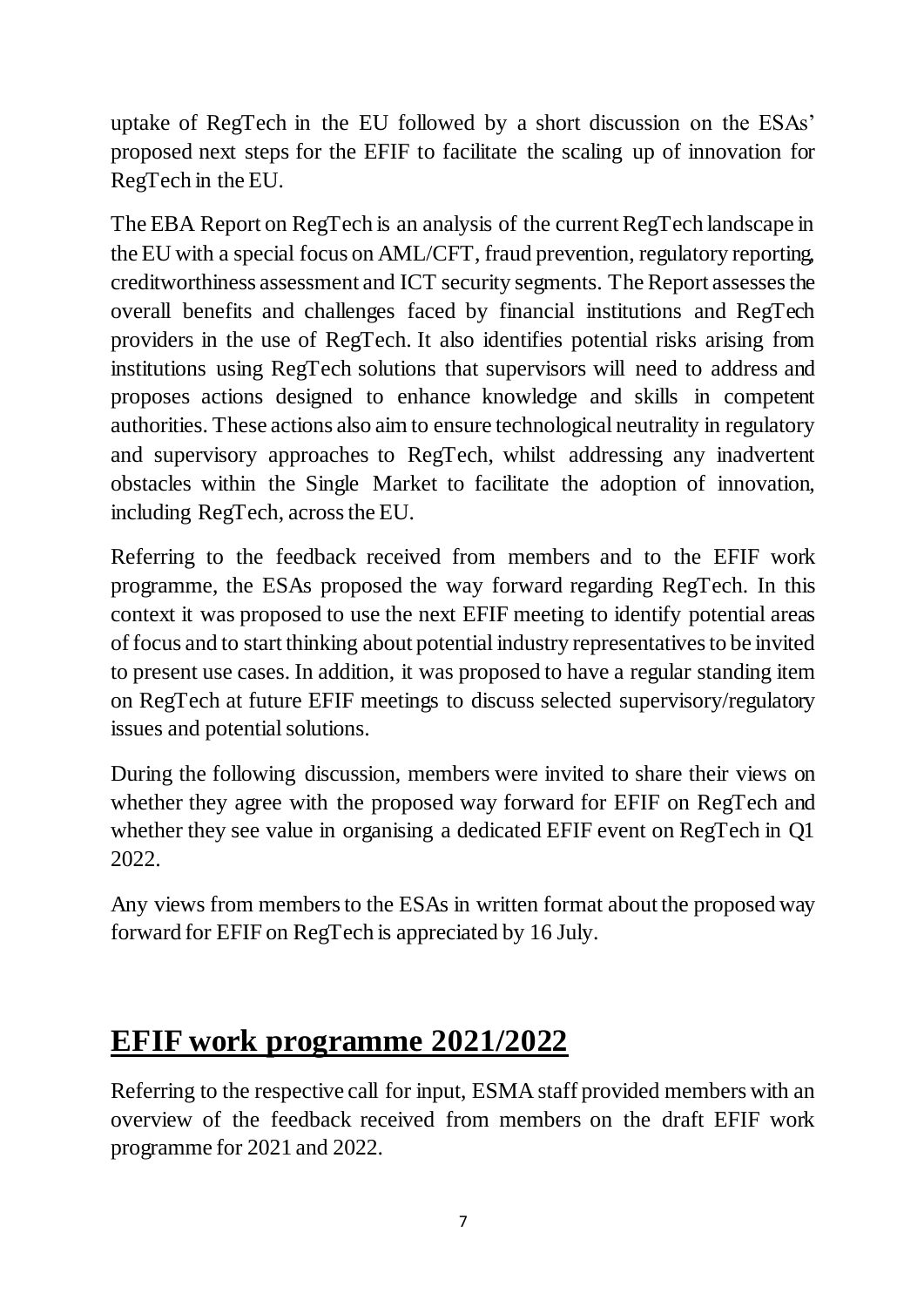The proposed EFIF work programme for the new period upholds the current EFIF priorities and proposes one more additional thematic area of 'Green FinTech'.

Discussions showed that members appreciated the inclusion of 'Green FinTech and green sandboxes' as an additional area of thematic focus of the EFIF for the period 2021/22. Similar to what is foreseen for the other areas of thematic focus, the EFIF is supposed to identify 'green' use cases, initiatives and regulatory and supervisory issues arising; and to share experiences with a view to promoting a common response to innovative technologies enabling sustainability and a 'greener' economy.

The EFIF work programme was sent to the Joint Committee in June in the context of the approval of the ESAs' Joint Committee work programme. In the next step it is planned to submit it to the three ESAs' Boards of Supervisors for formal approval.

# **Handover of EFIF Chairmanship from EIOPA to ESMA**

Referring to the cross-sectoral nature of the EFIF, the EFIF Terms of Reference<sup>9</sup> state that one of the three ESAs, on a rotating basis, should chair the forum.

For this reason Tim Shakesby, Chair of the EFIF, introduced to members the new Chair: Claudia Guagliano, Team Leader in the Innovation and Products, Risk Analysis and Economics Department at ESMA.

ESMA will take over the Chair of the EFIF on 1 August.

# **AOB**

-

It was announced that the next EFIF event is scheduled for 5 October.

As multiple new innovation facilitators were launched across the EU in the previous months, members were informed about the fact that the list of innovation

<sup>&</sup>lt;sup>9</sup> EFIF Terms of Referenc[e: https://esas-joint-](https://esas-joint-committee.europa.eu/Publications/efif/EFIF%20Terms%20of%20Reference.pdf)

[committee.europa.eu/Publications/efif/EFIF%20Terms%20of%20Reference.pdf](https://esas-joint-committee.europa.eu/Publications/efif/EFIF%20Terms%20of%20Reference.pdf).